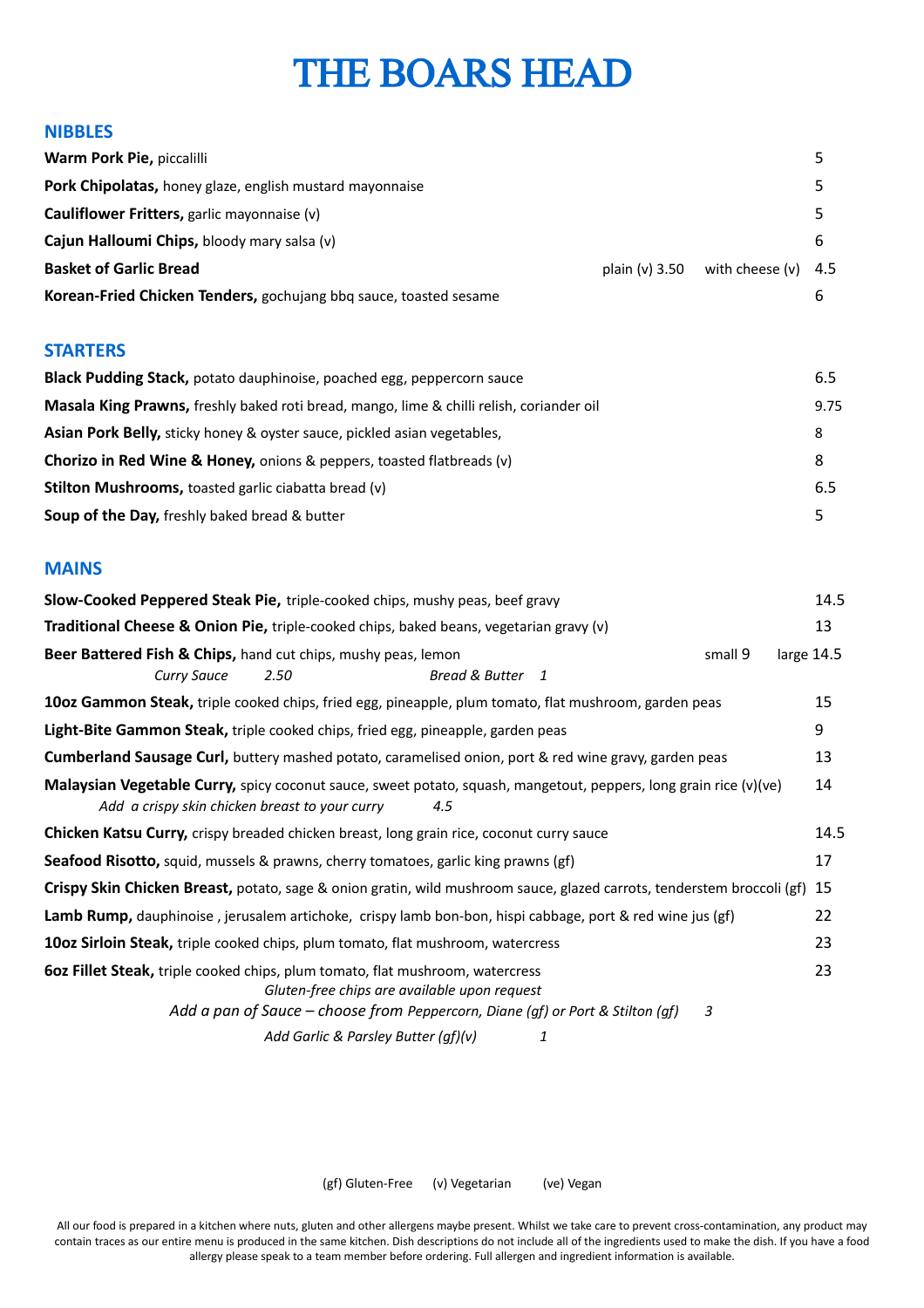## **SALADS**

| <b>Chicken Caesar,</b> chicken breast, crispy bacon, cos, caesar dressing, croutons, anchovies, parmesan                          | 15   |
|-----------------------------------------------------------------------------------------------------------------------------------|------|
| <b>Ploughmans,</b> pork pie, honey roast ham, cheddar cheese, pickles, apple brandy chutney, dressed salad, bread and butter 13.5 |      |
| Warm Goats Cheese & Winter Vegetables, crisp mixed salad, walnuts, spiced-orange & honey vinaigrette (gf)(v)                      | 13.5 |

# **BURGERS**

| Boars Head Burger, minced steak patty, monteray jack cheese, gherkin, burger sauce                                                                                                                                 |      |  |
|--------------------------------------------------------------------------------------------------------------------------------------------------------------------------------------------------------------------|------|--|
| Black & Blue Burger, cajun-spiced steak patty, blue stilton, gherkin, burger sauce                                                                                                                                 | 13   |  |
| Southern Fried Chicken Burger, roasted garlic mayonnaise                                                                                                                                                           |      |  |
| 'Its not beef ' Burger, plant-based patty, vegan-friendly brioche, dairy-free cheddar, bloody mary salsa (v)(ve)                                                                                                   | 12   |  |
| Cajun Chicken Burger, roasted garlic mayonnaise                                                                                                                                                                    |      |  |
| Korean Fried Chicken Burger, sticky gochujang sauce, kimchi & baby spinach                                                                                                                                         | 13.5 |  |
| <b>Boston Burger,</b> cajun chicken, bacon, bbg sauce, monteray jack cheese, onion rings                                                                                                                           | 15   |  |
| All burgers are served in a pretzel bun (except the vegan burger) with lettuce, tomato, red salt fries and a pot of bbg sauce<br>Add bacon (gf) or slow-caramelised onions $(gf)(v)$ 1<br>Uparade to dirty fries 2 |      |  |

## **SANDWICHES** *available from 12-3pm*

| Warm Beef & Caramelised Onion, toasted barmcake, watercress                                           |     |
|-------------------------------------------------------------------------------------------------------|-----|
| Chicken & Bacon Club, toasted freshly baked white bread, gem lettuce, beef tomato, mayo               |     |
| <b>Fish Finger Butty,</b> battered fresh haddock fillet, toasted barmcake, gem lettuce, tartare sauce | 7.5 |
| Avocado & Hummous Veggie Sandwich, roasted winter vegetables, multigrain bloomer bread (v)(ve)        | 7.5 |
| Ham & Piccalilli, honey & clove scented ham, eight-grain brown bread                                  |     |
| Sandwiches are served with dressed salad. Gluten-free bread is available upon request                 |     |

# **SIDES**

| Triple-Cooked Chips (v)(ve)                                        | 3.5  |
|--------------------------------------------------------------------|------|
| Cheesy Chips $(v)$                                                 | 4    |
| <b>Red Salt Fries</b> $(v)(ve)$                                    | 3.5  |
| <b>Dirty Fries, nacho cheese &amp; bacon</b>                       | 4.75 |
| Potato, Sage & Onion Gratin $(gf)(v)$                              | 4    |
| Beer-Battered Onion Rings, roasted garlic mayo (v)                 | 4.5  |
| <b>House Salad,</b> winter-spiced orange $\&$ honey dressing $(v)$ | 3.5  |
| <b>Steamed Market Vegetables (gf)(v)</b>                           |      |
| Gluten-free chips are available upon request                       |      |

(gf) Gluten-Free (v) Vegetarian (ve) Vegan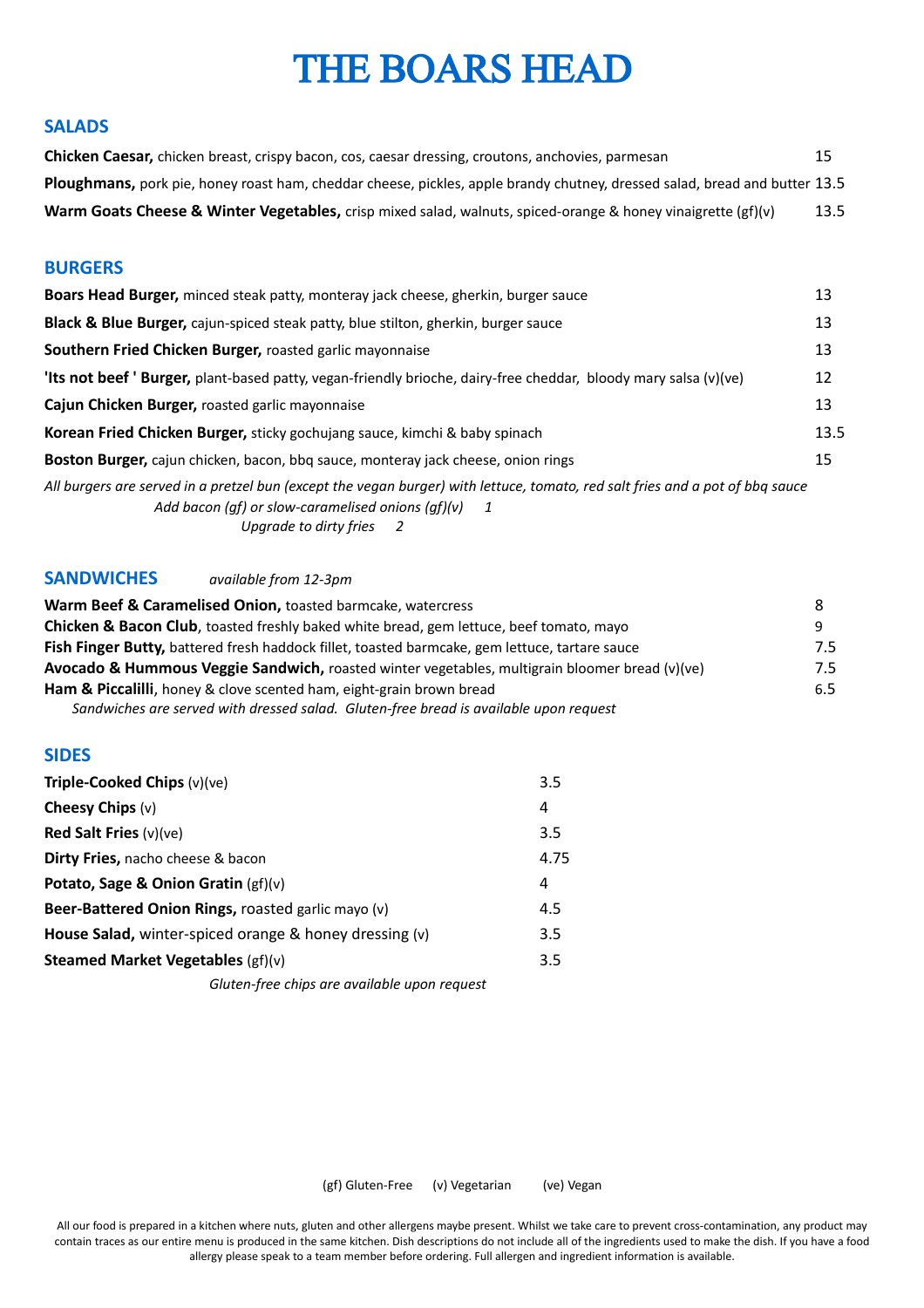# **SUNDAY ROAST**

*served every Sunday from 12 until 8pm (subject to availability, booking recommended)*

#### **Trio of Meats**

honey-roast ham, turkey breast, slow-roasted beef, cranberry & sage stuffing

15.5

#### **Roast Beef Dinner**

slow-roasted, cooked medium-rare

14.5

### **Roast Turkey Dinner**

cranberry & sage stuffing

13.5

#### **Roast Ham**

honey basted, scented with cloves, cranberry & sage stuffing

13.5

### **Crispy-Skin Chicken Breast**

cranberry & sage stuffing

15

#### **Lamb Rump**

port & red wine jus

22

#### **Root Vegetable & Chickpea Meatloaf**

vegetarian gravy (\*vegan pig in blanket replaces yorkshire pudding) (v)(ve)

13

*All of our roasts are served with roast potatoes, buttery mash, a large home made yorkshire pudding\*, seasonal vegetables, carrot & swede mash, and as much gravy as you like*

### **SIDES**

**Cauliflower Cheese** (v)

 $\Delta$ 

#### **Truffle Mac & Cheese with Bacon & Parmesan Crumb**

4.5

#### **Seasonal Steamed Vegetables** (gf)(v)

3.5

#### **Extra Yorkshire Pudding** (v)

#### 0.50

(gf) Gluten-Free (v) Vegetarian (ve) Vegan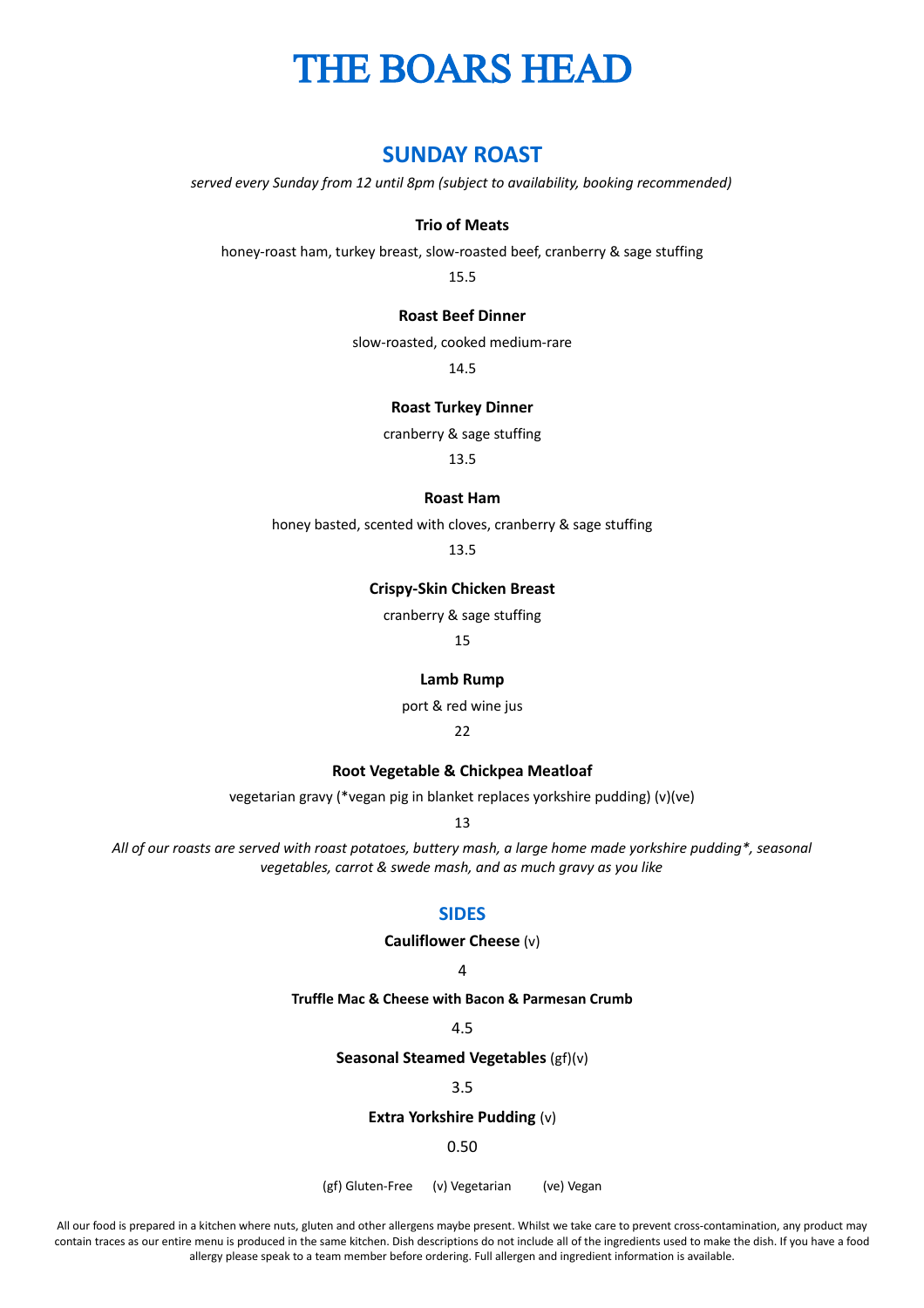# **CHILDRENS MENU**

| <b>STARTERS</b>                                                               |                                        |     |
|-------------------------------------------------------------------------------|----------------------------------------|-----|
| Tomato Soup, freshly baked bread roll & butter                                |                                        | 2.5 |
| <b>Garlic bread</b>                                                           | plain (v) $1.95$ with cheese (v) $2.5$ |     |
| <b>MAINS</b>                                                                  |                                        |     |
| <b>Cheese Burger, toasted brioche bun, lettuce, tomato, fries</b>             |                                        |     |
| <b>Penne Pasta,</b> slow-roasted tomato and herb sauce, garlic bread (v)      |                                        |     |
| Pasta with Meatballs, slow-roasted tomato and herb sauce, cheddar cheese      |                                        |     |
| Gluten-free pasta is available on request                                     |                                        |     |
| Fish & Chips, freshly battered haddock, triple cooked chips, baked beans      |                                        |     |
| <b>Mac and Cheese, cheddar cheese sauce, crispy bacon crumb, garlic bread</b> | all mains 5.95                         |     |
| <b>Chicken Goujons,</b> battered strips of chicken breast, chips, baked beans |                                        |     |
| Ham, Egg & Chips, honey-roast ham, hand cut chips, fried egg, garden peas     |                                        |     |
| <b>Sausage &amp; Mash,</b> pork chipolatas, mashed potato, baked beans, gravy |                                        |     |
| <b>DESSERTS</b>                                                               |                                        |     |
| Strawberry Jam Roly Poly, vanilla custard                                     |                                        | 3   |

| <b>Strawberry Jam Roly Poly, vanilla custard</b>                                                               |      |
|----------------------------------------------------------------------------------------------------------------|------|
| Sticky Toffee Pudding, toffee sauce, vanilla bean ice cream                                                    |      |
| Ice Cream, one scoop of vanilla, chocolate or strawberry, wafer, chocolate, salted caramel or strawberry sauce | 1.95 |



(gf) Gluten-Free (v) Vegetarian (ve) Vegan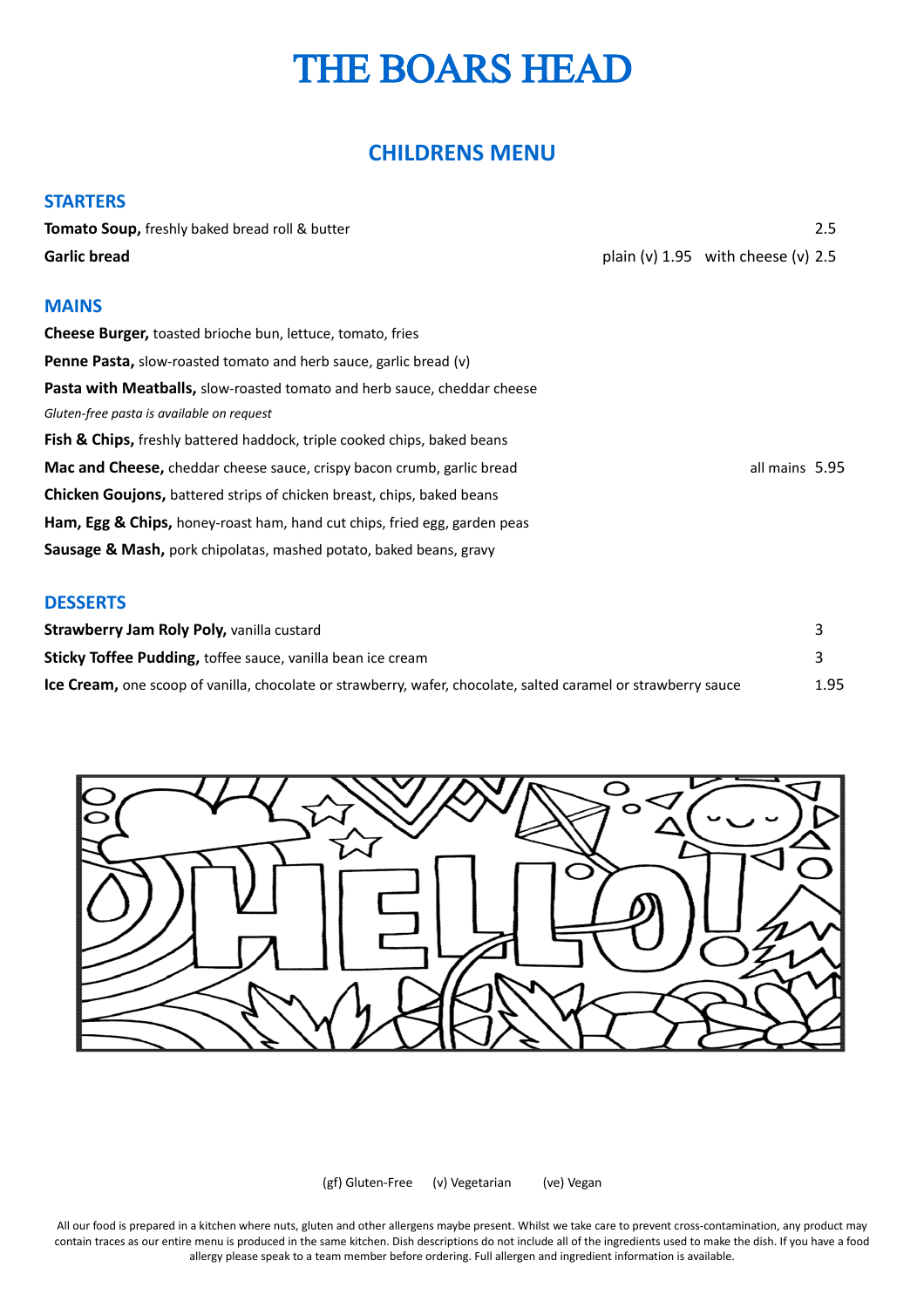### **DESSERTS**

| Sticky Toffee Pudding, rich toffee sauce, vanilla bean ice cream (v)                                                      | 6.5 |
|---------------------------------------------------------------------------------------------------------------------------|-----|
| Apple, Pear and Ginger Crumble, winter-spiced oat crumble topping, vanilla custard (v)                                    | 6.5 |
| Chocolate Orange Cheesecake, digestive biscuit, cointreau truffles, brulee orange, bitter orange puree, brindle cream 7.5 |     |
| Vanilla Crème Brûlée, shortbread biscuits, strawberry (v)                                                                 | b   |
| <b>Strawberry Jam Roly Poly, vanilla custard</b>                                                                          | 6   |
| Belgian Chocolate Lava Cake, vanilla custard (v)                                                                          |     |

## **ICE CREAM & SORBET**

| <b>Vanilla Pod</b> $(gf)(v)$                         | one scoop       | 1.95 |
|------------------------------------------------------|-----------------|------|
| <b>Chocolate</b> $(gf)(v)$                           | two scoops 3.85 |      |
| <b>Strawberry</b> $(gf)(v)$                          |                 |      |
| White Chocolate & Honeycomb $(gf)(v)$                |                 |      |
| <b>Italian Mocha</b> $(gf)(v)$                       |                 |      |
| Salted Caramel $(gf)(v)$                             |                 |      |
| Vegan-Friendly Vanilla Ice Cream (gf)(v)(ve)         |                 |      |
| Vegan-Friendly Raspberry & Sorrel Sorbet (gf)(v)(ve) |                 |      |
|                                                      |                 |      |

# **HOT BEVERAGES**

| Americano              | 2.50 | <b>Bailey's Coffee</b>        | 5.50 |
|------------------------|------|-------------------------------|------|
|                        |      |                               |      |
| Latte                  | 2.80 | <b>Martel Coffee</b>          | 5.50 |
| Cappucino              | 2.80 | Jameson's Coffee              | 5.50 |
| <b>Decaf</b>           | 2.50 | Tia-Maria Coffee              | 5.50 |
| <b>Espresso</b>        | 2    | <b>Cointreau Coffee</b>       | 5.50 |
| <b>Double Espresso</b> | 3.80 | <b>Bailey's Hot Chocolate</b> | 5.50 |
| Mocha                  | 3    | <b>Breakfast Tea</b>          | 2.15 |
| <b>Flat White</b>      | 2.80 | Decaf Tea                     | 2.15 |
| <b>Floater Coffee</b>  | 3    | <b>Earl Grey</b>              | 2.30 |
|                        |      |                               |      |

(gf) Gluten-Free (v) Vegetarian (ve) Vegan